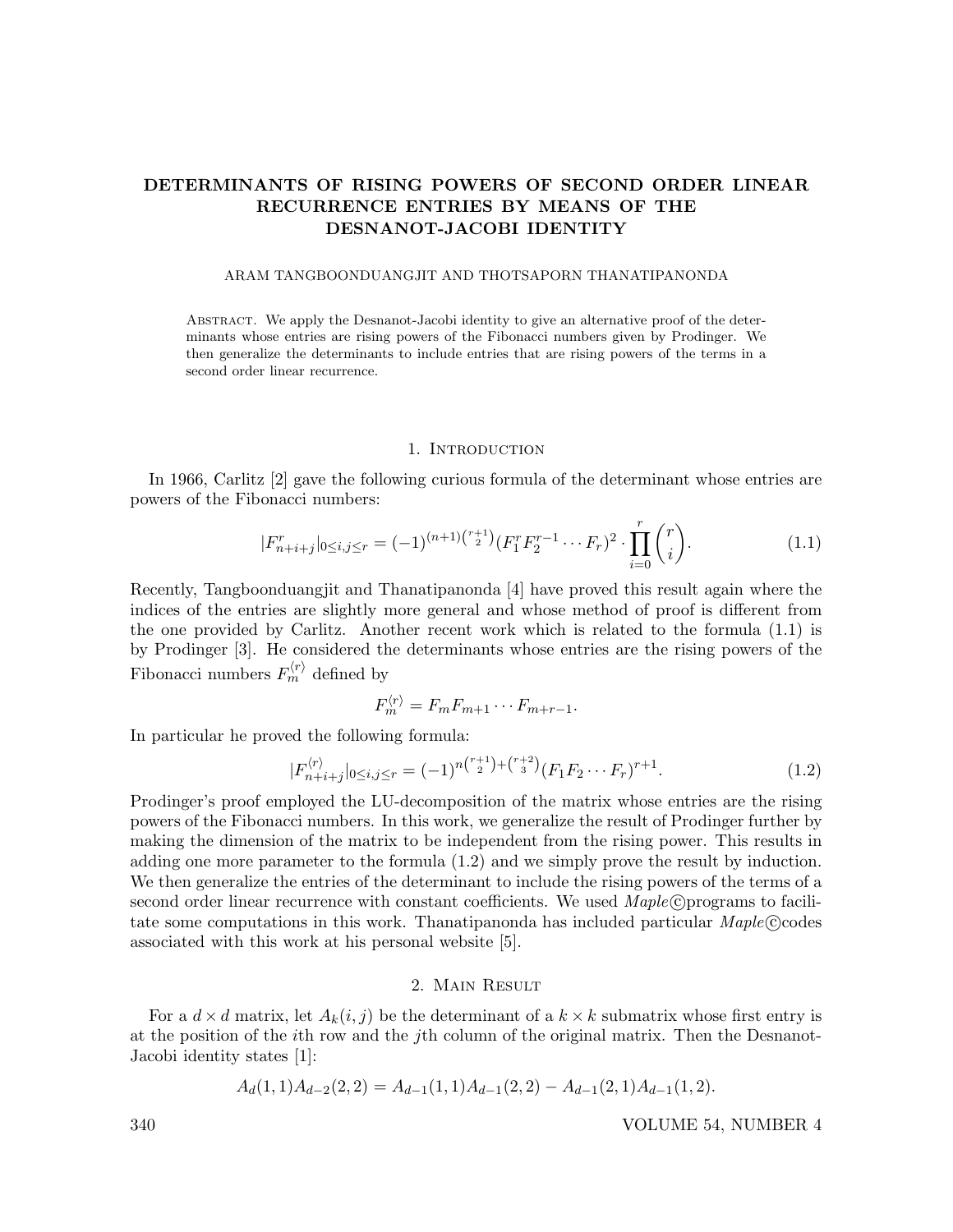### DETERMINANTS OF RISING POWERS OF SECOND ORDER RECURRENCE

This determinant identity is particularly useful when the determinants  $A_d(i, j)$  have explicit formulas for all  $d, i$ , and  $j$ , which turn out to be the case in this work. We now state the main result.

**Theorem 2.1.** Let  $D(n, r, d) = |F_{n+1}^{(r)}|$  $\sum_{n+i+j}^{N} |0 \le i,j \le d-1$  for integers  $n,r$ , and d with  $r \ge 0$  and  $d > 0$ . Then

$$
D(n,r,d) = (-1)^{n{d \choose 2} + {d+1 \choose 3}} \prod_{i=1}^{d-1} (F_i F_{r+1-i})^{d-i} \cdot \prod_{i=d-1}^{2(d-1)} F_{n+i}^{\langle r+1-d \rangle}.
$$

*Proof.* The proof is by induction on d. For the base case  $d = 1$ , we easily verify that  $F_n^{(r)}$  $D(n, r, 1)$ . For the case  $d = 2$ , we have

$$
|F_{n+i+j}^{\langle r \rangle}|_{0 \le i,j \le 1} = F_n^{\langle r \rangle} F_{n+2}^{\langle r \rangle} - F_{n+1}^{\langle r \rangle} F_{n+1}^{\langle r \rangle}
$$
  
=  $F_{n+1}^{\langle r-1 \rangle} F_{n+2}^{\langle r-1 \rangle} (F_n F_{n+r+1} - F_{n+r} F_{n+1})$   
=  $F_{n+1}^{\langle r-1 \rangle} F_{n+2}^{\langle r-1 \rangle} \cdot (-1)^{n+1} F_r F_1$   
=  $D(n,r,2),$ 

where we apply Vajda's well-known identity (see, for example, [4]):

$$
F_n F_{n+i+j} - F_{n+i} F_{n+j} = (-1)^{n+1} F_i F_j \tag{2.1}
$$

in the third equality. For the induction step, we assume that the result is true for all square matrices of order no greater than d. Then, by the Desnanot-Jacobi identity and the induction hypotheses, we have

$$
\begin{split} &|F_{n+i+j}^{\langle r\rangle}|_{0\le i,j\le d}=\frac{D(n,r,d)D(n+2,r,d)-D(n+1,r,d)^2}{D(n+2,r,d-1)}\\ &=\frac{1}{(-1)^{(n+2)\binom{d-1}{2}+\binom{d}{3}}}\cdot\frac{\left[\prod_{i=1}^{d-1}(F_iF_{r+1-i})^{d-i}\right]^2}{\prod_{i=1}^{d-2}(F_iF_{r+1-i})^{d-1-i}}\\ &\cdot\frac{\prod_{i=d-1}^{2d-2}(F_{n+i}^{\langle r+1-d\rangle}F_{n+2+i}^{\langle r+1-d\rangle}-F_{n+1+i}^{\langle r+1-d\rangle}F_{n+1+i}^{\langle r+1-d\rangle})}{\prod_{i=d-2}^{2d-4}F_{n+2+i}^{\langle r+2-d\rangle}}\\ &=\frac{1}{(-1)^{(n+2)\binom{d-1}{2}+\binom{d}{3}}}\cdot F_{d-1}F_{r+2-d}\prod_{i=1}^{d-2}F_iF_{r+1-i}\cdot\prod_{i=1}^{d-1}(F_iF_{r+1-i})^{d-i}\\ &\cdot\frac{\left[\prod_{i=d}^{2d-2}F_{n+i}^{\langle r+1-d\rangle}F_{n+1+i}^{\langle r+1-d\rangle}\right]\cdot\left(F_{n+d-1}^{\langle r+1-d\rangle}F_{n+2d}^{\langle r+1-d\rangle}-F_{n+d}^{\langle r+1-d\rangle}F_{n+2d-1}^{\langle r+1-d\rangle}\right)}{\prod_{i=d}^{2d-2}F_{n+i}^{\langle r+2-d\rangle}}\\ &=\frac{1}{(-1)^{(n+2)\binom{d-1}{2}+\binom{d}{3}}\prod_{i=1}^{d-1}(F_i\cdot F_{r+1-i})^{d+1-i}\cdot\frac{\prod_{i=d}^{2d-2}F_{n+i}^{\langle r+1-d\rangle}F_{n+1+i}^{\langle r+1-d\rangle}}{\prod_{i=d}^{2d-2}F_{n+i}^{\langle r+2-d\rangle}}\\ &\cdot F_{n+d}^{\langle r-d\rangle}F_{n+2d}^{\langle r-d\rangle}\cdot\left(F_{n+d-1}F_{n+r+d}-F_{n+r}F_{n+2d-1}\right). \end{split}
$$

NOVEMBER 2016 341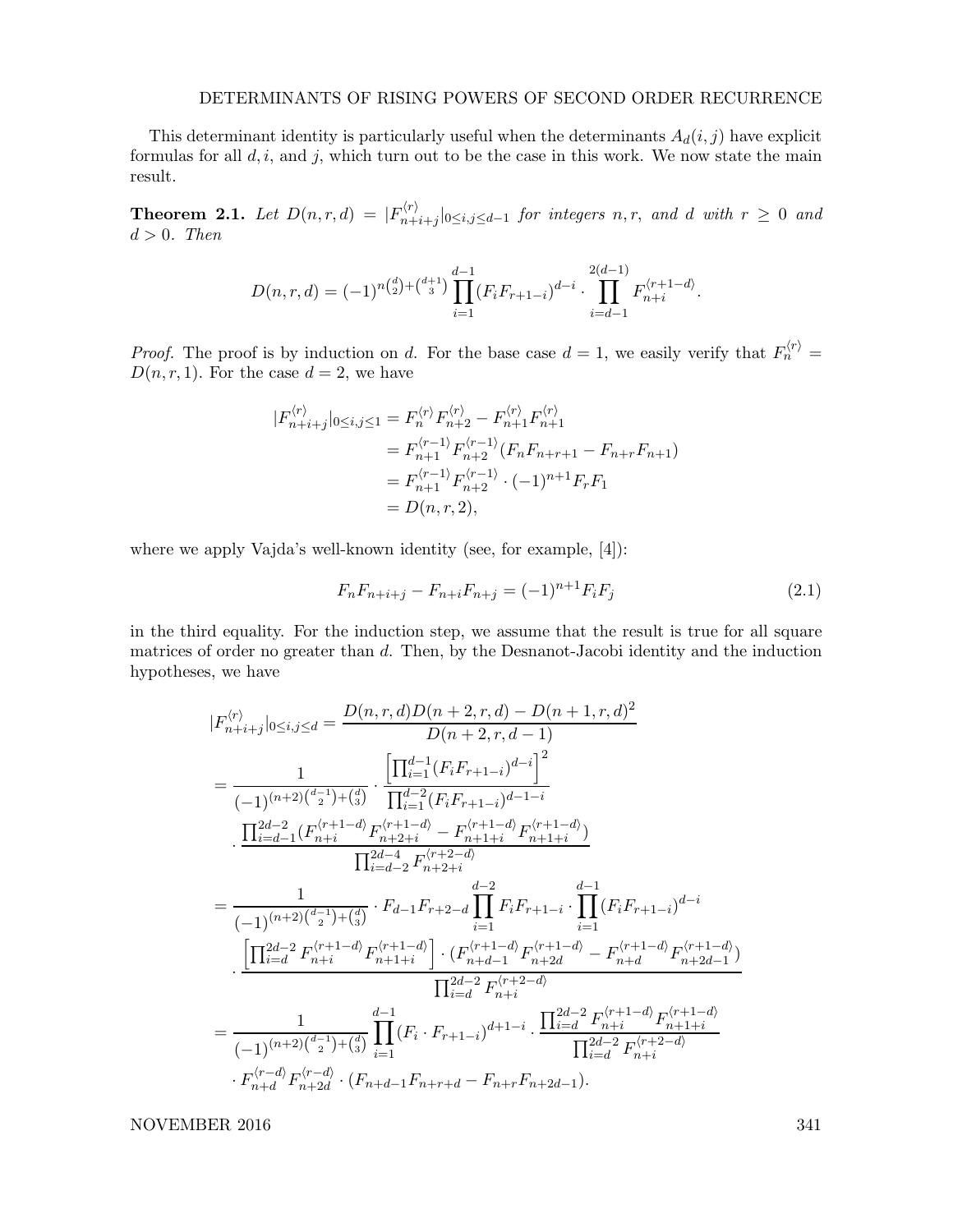### THE FIBONACCI QUARTERLY

Applying Vajda's identity (2.1) to the last expression, we have  
\n
$$
|F_{n+i+j}^{(r)}|_{0 \le i,j \le d}
$$
\n
$$
= \frac{1}{(-1)^{(n+2)\binom{d-1}{2} + \binom{d}{3}}} \prod_{i=1}^{d-1} (F_i F_{r+1-i})^{d+1-i} \cdot \frac{\prod_{i=d}^{2d-2} F_{n+1+i}^{(r+1-d)}}{\prod_{i=d}^{2d-2} F_{n+r-d+1+i}} \cdot F_{n+d}^{(r-d)} F_{n+2d}^{(r-d)} \cdot (-1)^{n+d} F_d F_{r+1-d}
$$
\n
$$
= \frac{(-1)^{n+d}}{(-1)^{(n+2)\binom{d-1}{2} + \binom{d}{3}}} \left[ F_d F_{r+1-d} \prod_{i=1}^{d-1} (F_i F_{r+1-i})^{d+1-i} \right] \left[ \prod_{i=d}^{2d-2} F_{n+1+i}^{(r-d)} \right] F_{n+d}^{(r-d)} F_{n+2d}^{(r-d)}
$$
\n
$$
= (-1)^{n\binom{d+1}{2} + \binom{d+2}{3}} \prod_{i=1}^{d} (F_i F_{r+1-i})^{d+1-i} \prod_{i=d-1}^{2d-1} F_{n+1+i}^{(r-d)}
$$
\n
$$
= D(n, r, d+1).
$$

This completes the proof by induction.

Note that by letting  $d = r + 1$  in Theorem 2.1 above, we obtain the original result of Prodinger, namely the identity (1.2).

## 3. Generalization to Second Order Linear Recurrence

In this section, we let  $W_n$  and  $U_n$  denote the second order linear recurrences with constant coefficients defined by

$$
W_0 = a, W_1 = b,
$$
 and  $W_n = c_1 W_{n-1} + c_2 W_{n-2}$  for any integer  $n \neq 0, 1$ 

and

 $U_0 = 0, U_1 = 1, \text{ and } U_n = c_1U_{n-1} + c_2U_{n-2} \text{ for any integer } n \neq 0, 1,$ where  $a, b, c_1$  and  $c_2$  are any constants.

**Theorem 3.1.** Let  $E(n,r,d) = |W_{n+1}^{(r)}|$  $\sum_{n+i+j}^{(r)}|_{0\leq i,j\leq d-1}$  for integers  $n,r$ , and d with  $r\geq 0$  and  $d > 0$ . Then

$$
E(n, r, d) = (-1)^{n {d \choose 2} + {d+1 \choose 3}} c_2^{(n+d-2) {d \choose 2}} \Delta^{{d \choose 2}} \cdot \prod_{i=1}^{d-1} (U_i U_{r+1-i})^{d-i} \cdot \prod_{i=d-1}^{2(d-1)} W_{n+i}^{(r+1-d)},
$$
  

$$
\Delta = \begin{vmatrix} W_1 & W_2 \\ W_0 & W_1 \end{vmatrix} = b^2 - c_1 ab - c_2 a^2.
$$

 $where$  $\begin{array}{c} \hline \end{array}$ 

Proof. The proof is similar to that of Theorem 2.1. However, instead of using Vajda's identity, we use the following identity:

$$
W_n W_{n+i+j} - W_{n+i} W_{n+j} = (-1) \cdot (-c_2)^n \cdot \Delta \cdot U_i U_j.
$$
 (3.1)

which can be found in the recent paper by Tangboonduangjit and Thanatipanonda [4].  $\square$ 

#### **REFERENCES**

- [1] T. Amdeberhan and D. Zeilberger, Determinants through the looking glass, Adv. Appl. Math., 27 (2001), 225–230.
- [2] L. Carlitz, Some determinants containing powers of Fibonacci numbers, The Fibonacci Quarterly, 4.2 (1966), 129–134.
- [3] H. Prodinger, *Determinants containing rising powers of Fibonacci numbers*, The Fibonacci Quarterly, 54.2 (2016), 137–141.
- [4] A. Tangboonduangjit and T. Thanatipanonda, Determinants containing powers of generalized Fibonacci numbers, J. of Integer Seq., **19** (2016), Article 16.7.1.